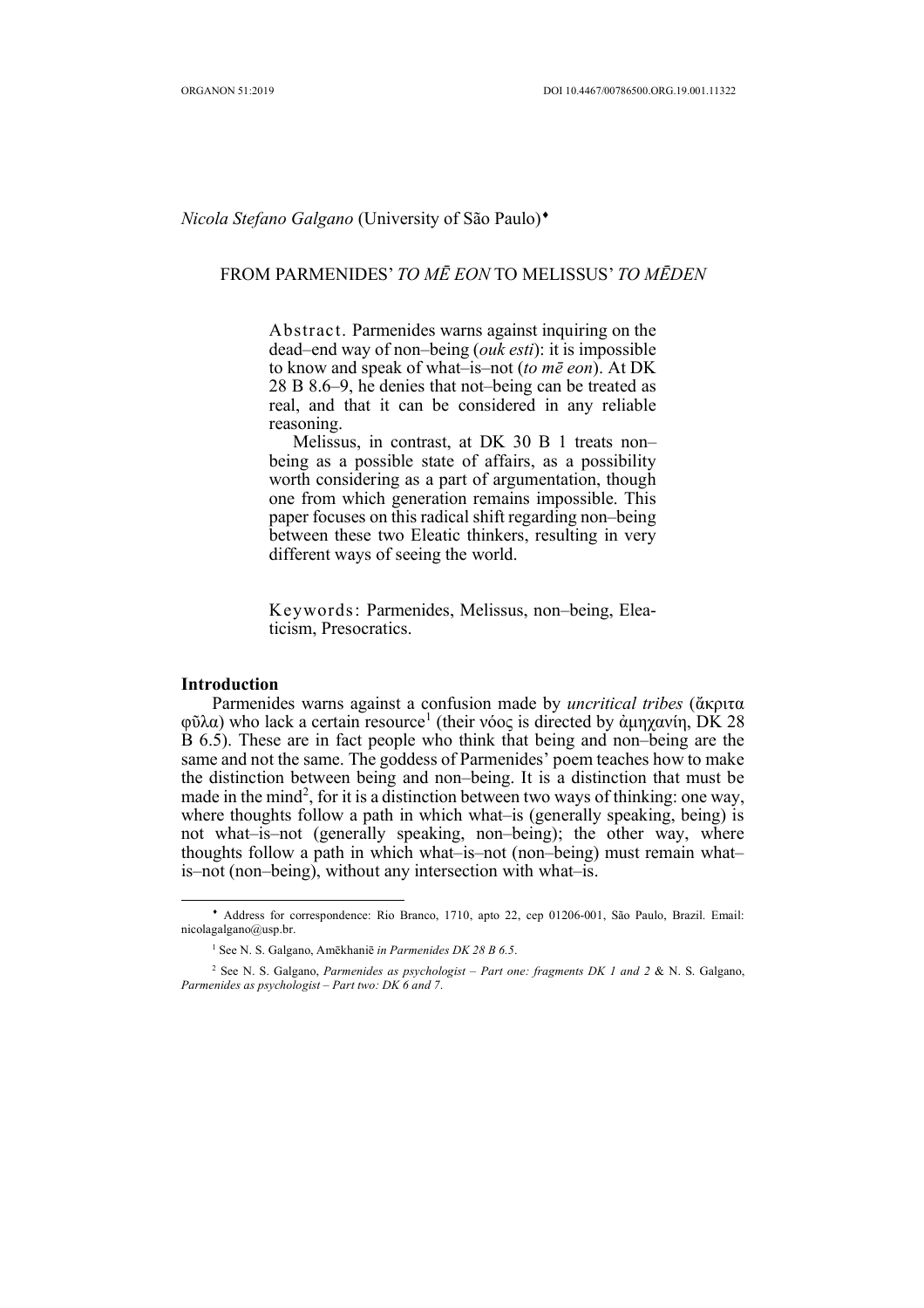Since Hegel, scholars of ancient philosophy have been interested more in the notion of being, and relegated non–being to a secondary place, usually in the shadow of being. However, Parmenides' poem engages with non–being more than with being. For this reason, I will consider non–being by itself, leaving aside being and its problematic. Having isolated Parmenides' notion of non–being, I will compare it with Melissus' notion of non–being. I will argue that there is a small difference between Parmenides' non–being and Melissus non–being. Although small, this difference will generate two very different ways to see the world.

### **Parmenides'** *to mē eon*

The expression *non–being*, as a philosophical notion, appears for the first time in Parmenides. The history of philosophy tells us that non–being is not a trivial notion, as our common use of it may suggest. Since its first appearance, non–being has posed an aporia to which many of the greatest philosophers have sought a solution. However, from time to time it reappears, as a wound that opens again, suggesting that it never really healed. Parmenides was the first who tried to solve this aporia, which I will now describe in our modern terms. I will start with a question: what is what–is–not? If we give a positive answer, we must say that what–is–not is actually something. However, in this case we fall into the same confusion of the *akrita phyla*, because we assume a distinction between what–is and what–is–not and at the same time we say that what–is–not is something, i.e. what–is–not is what–is. Moreover, if we accept that what–is and what–is–not are in opposition we fall into what we may call the Eleatic paradox: if what–is and what–is–not are in opposition, what–is–not must be something, for if it is not, there is nothing to oppose to what–is and the opposition ends. However, if there is no opposition, this means that what–is and what– is–not are on the same side, which makes what–is and what–is–not the same. Again, we end up saying that what–is and what–is–not are the same and not the same.

# **Parmenides' Poem**

Parmenides' poem is a didactic text, where an anonymous goddess teaches a young disciple, as she says at DK 28 B 1.28–30:

> [*Young man ...*] *You will learn all things Both the still mind of well–rounded truth And the opinions of mortals, in which there is no true conviction.*<sup>1</sup>

The goddess will teach two kind of explanations about *all things* (*panta*): there are explanations that leave no doubt in mind, and there are explanations that are doubtful and without a true conviction – these are followed by mortals, i.e. the common sense. *Panta* must be considered here a technical word indicating the general order of all things, a kind of precursor of *physis* (the title of Parmenides'

 <sup>1</sup> Almost all scholars translates ἦτορ with *heart*. However, ἦτορ refers to the chest, which was considered also the seat of reasoning powers, hence here the meaning is *mind*. A similar construction we find in fr. DK 28 B 6.5*–*6, where Parmenides employes στῆθος (*breast*) as the place of *wandering thought*, hence again *mind*.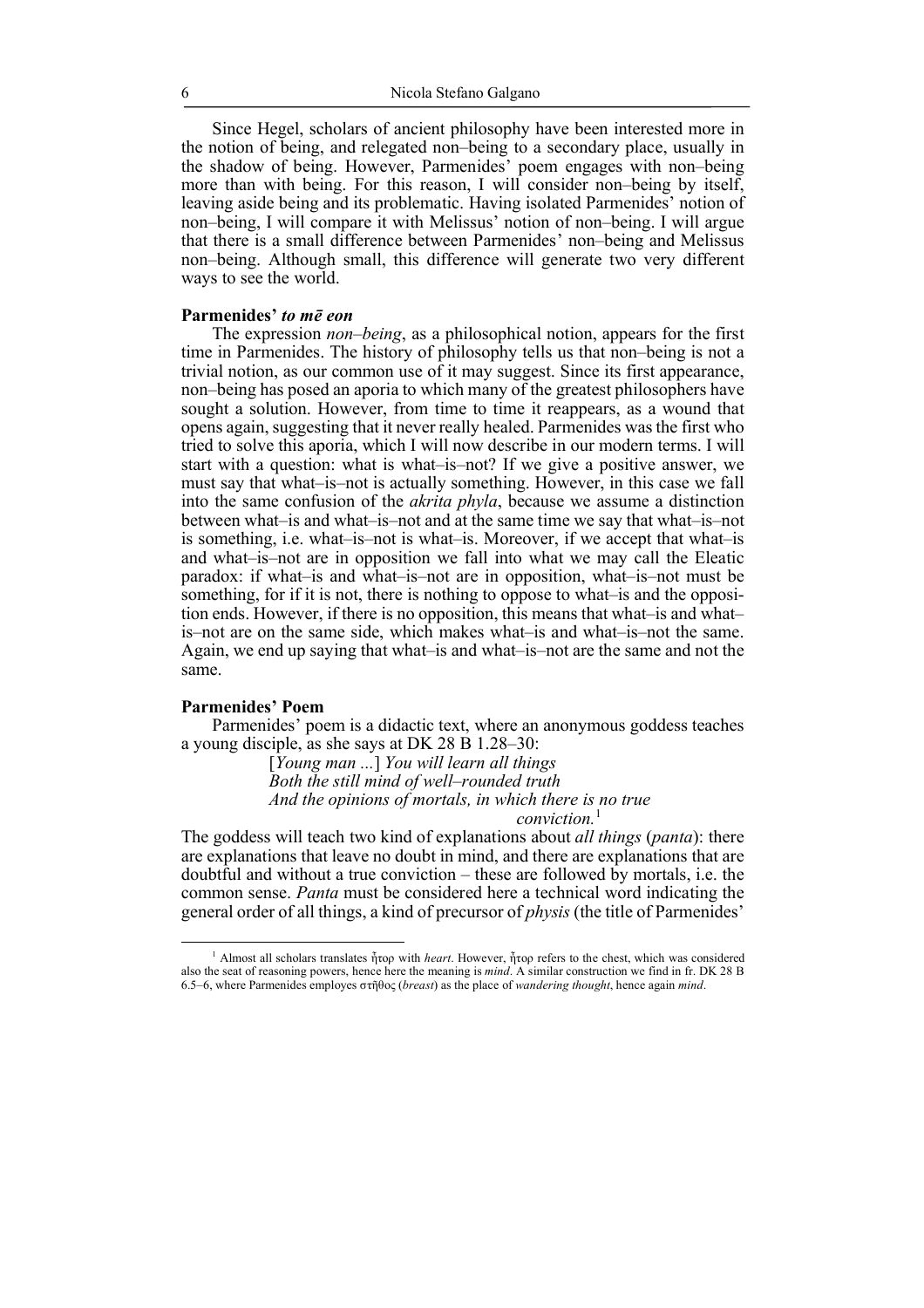poem is *Peri physeos*). There are explanations of *physis* that are trustworthy and explanations that are untrustworthy, she will teach both of them and, of course, a method for distinguishing them. In fact, at least since Xenophanes, there was an awareness of this problematic. In fr. DK 21 B 16, Xenophanes says: *Ethiopians say that their gods are snub–nosed and black; / Thracians that theirs are blue–eyed and red–haired.* <sup>1</sup> In this context we must remind ourselves that gods were depictions of natural phenomena; for example, the god of sun was the lord of that phenomenon and finally, he was the sun itself. When Xenophanes says that gods have different depictions in different cultures, he is saying that the same phenomena have different explanations in different cultures. Now, for the international marine culture of those wise men (Ionians, first Pythagoreans and Eleatics were fully merged in marine culture), explanations based on myths, which would put at risk their travels across the Mediterranean Sea, were unacceptable<sup>2</sup>.

In his distinction between two types of explanation, Parmenides does not speak of explanations themselves. He speaks rather of two kinds of conduct of the human mind, which generate two kinds of explanation. In the first case, related with the well–connected  $(eukykleos)$  truth<sup>3</sup>, the human mind stays still and firm. In the second case, the human mind – this time invoked as the opinions of mortals (*brotoi*) – has no true conviction; in this case it is not still, but wavers and oscillates in doubt. In other words, the goddess says that the disciple will learn how to achieve an uncommon knowledge, distinct from the uncertain opinions of mortals and characterized by a solid and firm conviction, that kind of persuasion that accompanies the truth (in fr. DK 28 B 2.4).

Let us summarize the *status quæstionis* presented by Parmenides:

i) human mind has convictions,

ii) however, to be persuaded of any conviction it does not suffice to ensure the reliability of that conviction (as Xenophanes taught), hence we do not know if convictions in our mind are or are not true,

iii) there is an objective method that makes our convictions (which are always subjective) reliable,

iv) after applying this method, we can distinguish true and untrue convictions; the first leave our mind still without any oscillation of doubt, whereas the

 <sup>1</sup> Transl. Lesher in: J. H. Lesher, *Xenophanes of Colophon* ... .

<sup>2</sup> In *L'ideazione del pinax, "mediale innovation" di Anassimandro*, a work on Anaximander's *pinax* – the first map of Mediterranean Sea – L. Rossetti, reminds us of the fact that Anaximander is thought to have made thousands of interviews with sailors in order to gather information about lands from Gibraltar to the Caspian Sea. The great development of commerce in the Mediterranean Sea suggests an international navigation culture that left aside local mythological descriptions of seas, lands and countries. In other words, a geography based on myths was entirely useless for real navigation, hence, among sailors there must have existed another kind of explanation for the many natural events linked to navigation. For example, a Phoenician ship needed real and reliable information to reach Alalia in Corsica, crossing all of the southern and central Mediterranean Sea. Rossetti says, and I agree, that there must have been among sailors an authentic *culture of reliability*. This culture should go beyond the mythological description of geography and give reliable descriptions of seas, lands, weather, and all kind of phenomena related to navigation. It is easy to see that this knowledge, going beyond myths, had the mark of reason. A further development of these ideas, this time strictly related to Parmenides, can be found in L. Rossetti, *Un altro Parmenide*.

<sup>3</sup> For *well–connected* for *eukykleos*, see N. S. Galgano, *DK 28 1.29 – A verdade tem um coração intrépido?*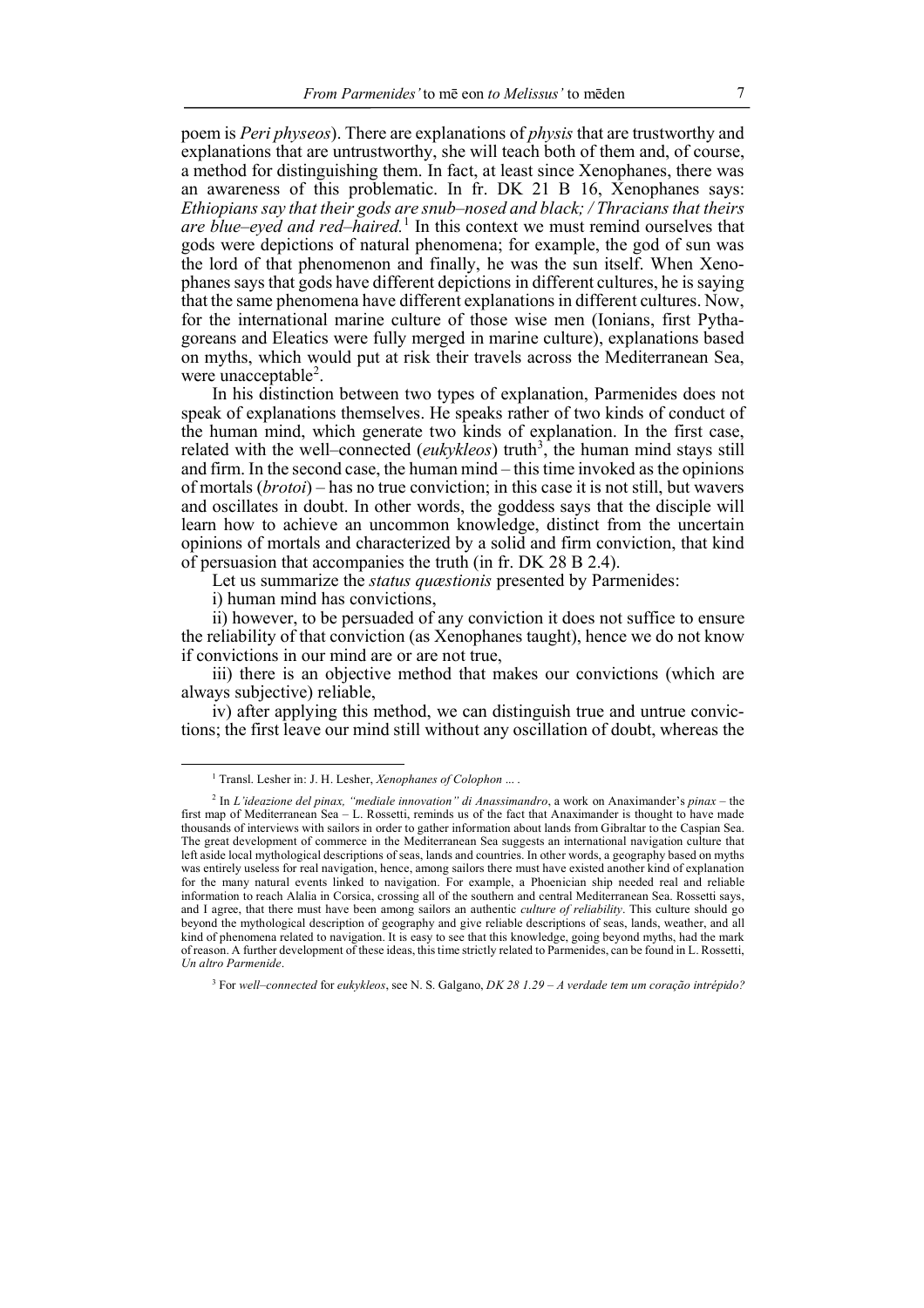second leaves our mind oscillating in doubt. The goddess will teach this method.

#### **The method**

As we said, Parmenides presents a problematic of the subject, i.e. of the mind (ὁδοὶ νοῆσαι), more than a problematic of the object, i.e. the world (πάντα). This is confirmed by the method that the goddess teaches in fr. DK 28 B 2 and by another very important passage in fr. DK 28 B 6. I will start with the latter passage. In fr. DK 28 B 6.5–6 talking about *brotoi*, the goddess says:

ἀµηχανίη γὰρ ἐν αὐτῶν

στήθεσιν ἰθύνει πλακτὸν νόον

As we have seen, στήθεσιν (from στῆθος, chest) means *mind*. In this mind *a lack of resources* (ἀµηχανίη) guides a wandering thought (ἰθύνει πλακτὸν νόον). Because of this lack of resources, mortals do not make the right distinctions and believe that *to be* and *not to be* are the same and not the same. She instructs the disciple to stay away from this path. Hence, she is teaching exactly that µηχανή (resource) that will enable the disciple to make this distinction. If the ἀµηχανίη is a lack of resources in the mind, the µηχανή is also a resource in the mind. That means that the method that she teaches is a method for the mind. This is the reason why we shall read the method of fr. DK 28 B 2 as a method of mind, where the paths mentioned are paths in the mind and where the objects (*it is* and *it is not*) are objects in the mind<sup>1</sup>. Here is fr. DK 28 B 2:

*Come now, I will tell you – and you who listen, pay* 

*attention to my word –*

The only paths of inquiry there are to think $[2]$ : *One,* [*to think*] *that (it) "is", and that it is not possible not to be This is the path of persuasion (for it accompanies the truth) The other* [*to think*] *that (it) "is not", and that it is necessary not to be; This path, I tell you, is completely inscrutable Since neither would you know what–is–not (for it cannot be accomplished)*

*Nor say it.*

The goddess teaches what are the only (two) paths of inquiry in the mind (*to* 

 <sup>1</sup> For a complete account on *amēkhaniē*, see N. S. Galgano, Amēkhani<sup>ē</sup> *in Parmenides DK 28 B 6.5*.

<sup>2</sup> Since the seminal article by K. von Fritz, Nous*,* noein *and its derivatives* ... , the verb *noein* in Parmenides has been the object of many studies, articles and even a book, e.g. M. Marcinkowska–Rosół, *Die Konzeption des 'noein' bei Parmenides von Elea*. For this reason, it is impossible to engage in a critical discussion here. There are two main interpretative problems with it: the grammatical and the semantical problem. In my understanding, this infinitive *noēsai* is active and in a consecutive construction (... *to think that it is* ... and ... *to think that it is not* ...), whereas most scholars choose the passive. In this interpretation I follow N.–L. Cordero, *By being, it is*, p. 40  $\&$ *passim*. *Contra* L. Tarán, *Parmenides*, p. 32, M. Untersteiner, *Parmenide, testimonianze e frammenti*, p. 129, J. Barnes, *The Presocratic philosophers*, p. 124, A. H. Coxon, *The fragments of Parmenides*, p. 52, D. O'Brien, *Le poème de Parménide – Texte, traduction, essai critique*, p. 16 & more recently, J. Palmer, *Parmenides and the Presocratic Philosophy*, p. 365. There are also those who do not translate *noēsai*, as G. Colli, *Gorgia e Parmenide* ... , p. 137, who offers: *Suvvia, io ti dirò* [...] *quali sono le uniche vie di ricerca: la prima* ... etc.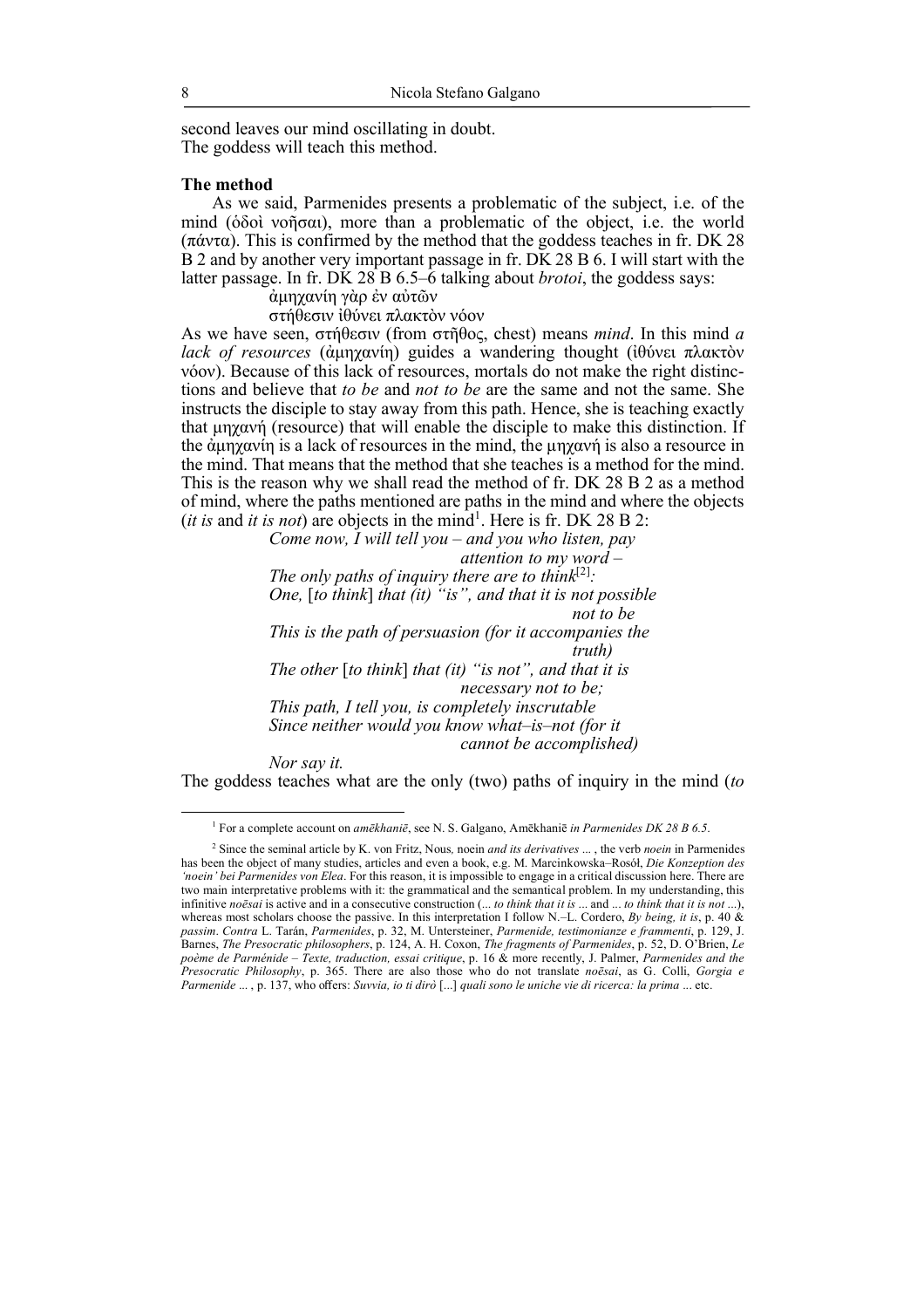*think*). From the second verse we learn that Parmenides, a fine observer of the human mind, points out that:

i) these are paths to think (so and so), i.e. they are not isolated thoughts, but some dynamic behavior of thoughts;

ii) they are paths of inquiry, i.e. they belong to a method for research, hence the other kinds of thoughts are out of consideration;

iii) there are only these paths, which means that Parmenides searched for others, but he found only these.

In verses 3 and 4, Parmenides explicates the first of the only (two) paths of inquiry. Verse 3 has a very uncommon syntactical construction, in that it lacks a grammatical subject, and its interpretation has generated long and hard controversies.

Parmenides says that the first path (to think that it is and that it is not possible not to be) is a path of persuasion. Yet he does not mean just any sort of *persuasion*, here, but rather a special sort of persuasion since it accompanies ( $\phi$ πηδεῖ) the truth. Back at DK 28 B 1.29–30, Parmenides established the difference between true and untrue persuasion. Persuasion is foremost a path, i.e. a set of propositions that induces someone to accept an understanding. However, one can be also persuaded of untrue affirmations. Therefore, here Parmenides goes further, identifying an essential element for the sort of genuine persuasion he is concerned with developing. Parmenides here is explaining what the path of thought that accompanies the truth (in opposition to the path that runs without truth), *is*. In short, it is the path by which *it is and it is not possible not to be*.

Verses 5–6 are symmetrical to 3–4. So, as in 3, in verse 5 the goddess describes the second path of inquiry and qualifies it in verse 6. The path to think *'it is not' is necessary not to be*. She adds that this path is totally inscrutable. How does Parmenides know that this path is inscrutable? The answer is easy: he tried to scrutinize it and failed. We can see this try if we lay out the entire description of the second path and follow the argument step by step.

This is best accomplished by beginning at the end, with verse 7 and the verb γνοίης, an optative of γιγνώσκω. This verb refers to an activity of mind, the activity of knowing, and Parmenides is thus claiming that we cannot know what is not. In terms of logic, this seems reasonable; for how could I know something that is not? But Parmenides was a sophisticated thinker, and this kind of simple logical knowledge would be too trivial to him. For, of course, even though we may not have consciously considered it, we are immediately aware that is impossible to know what is not when the possibility is considered – for, how can there be any knowledge in the absence of any object for knowing? Thus, it is likely Parmenides wanted to say something more than just what is easily accepted by common sense.

The expression τὸ µὴ ἐόν means *the being that is not*. In ancient Greek as in our current languages (and in our scientific logic of languages), negation can only negate a positive affirmation (even in the case of double negation, where the first negation negates the affirmation of the second negation). There can simply be no pure negation, only negation in conjunction with affirmation.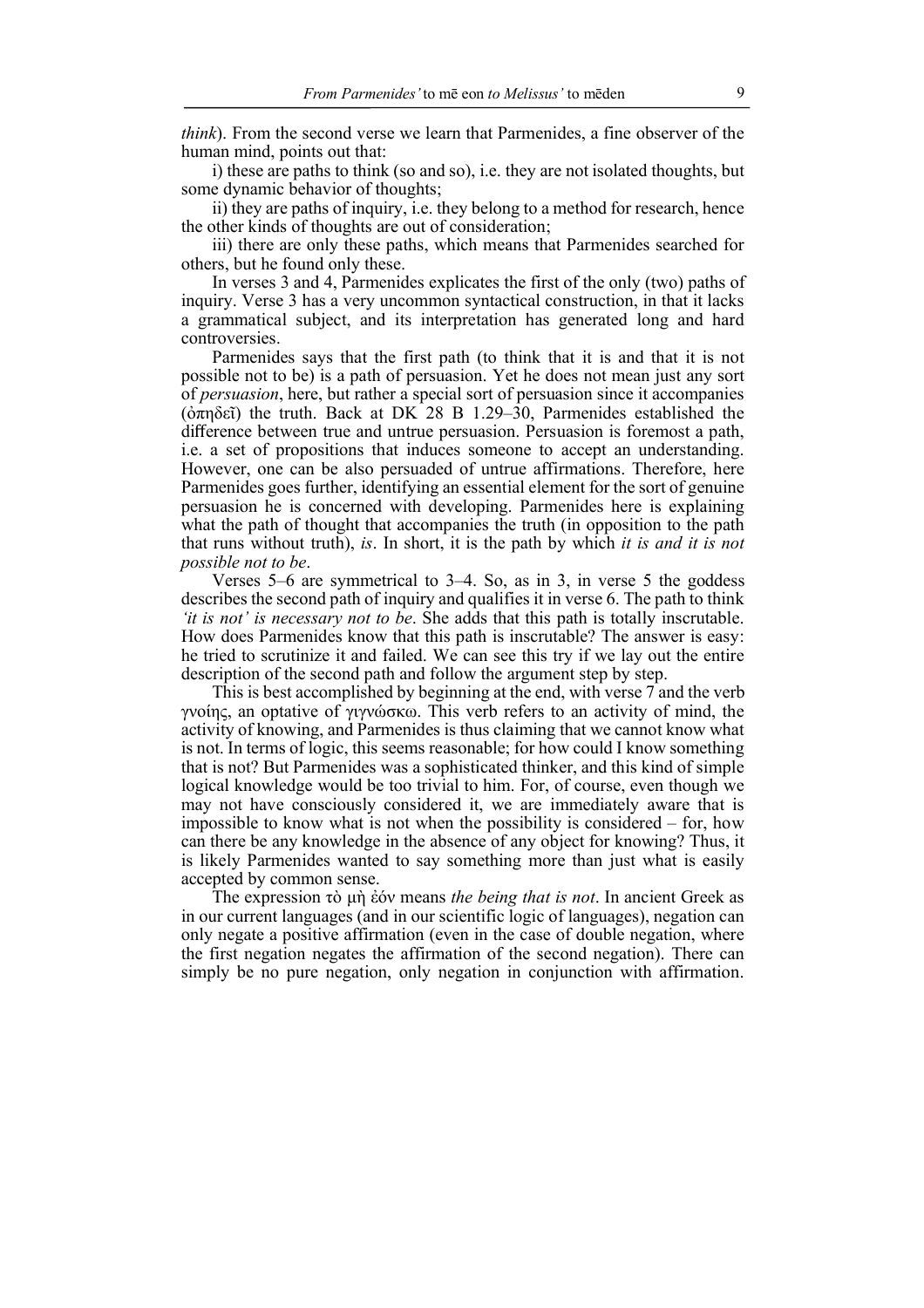Therefore, to Parmenides and to us, *the being that is not* means *the being that is being negated*. This is also the common meaning of our linguistic negation. If I say *not this, but that*, I mean that there is a *this* that I negate, in contrast to a *that* which I affirm. Therefore, in our common negation, there is always an implied something being negated. Understanding the affirmative ἐόν of the expression τὸ μὴ ἐόν in a very generic manner – i.e. all things (the πάντα of the verse 1.28), the Parmenidean negation makes sense. It is impossible to know (to accomplish that mental act that we call knowing) that which is the negation of all beings. This may take some further analysis to understand beyond the common sense of negation considered above.

Consider the following explication, which, though the process may not be exactly the same as that Parmenides followed for his understanding, leads to the same conclusion. Using reflective imagination, a cognitive subject begins by negating one object. Let us say that I am the cognitive subject. For instance, I have a book on my desk and I can imagine its annihilation, a non–book, i.e. a desk without the book. I can then expand this, and imagine a non–desk, i.e. my house without my desk, the city without my house (non–house), the planet without my city (non–city), the physical world without my planet (non–planet), and even the negation of the whole world, with all sensible and intelligible beings (non–world). Finally, after negating everything outside me, if I want to negate literally everything, I need to negate myself as a cognitive subject. What happens at this moment is the possibility of following two alternative paths:

a) First, my cognitive capacity negates itself, and I am aware that my cognitive capacity negates itself. That means that there is a new cognitive subject, which is aware that the former cognitive capacity was negated. Now, the new cognitive subject, with the new cognitive capacity, negates itself and, doing this, generates a new cognitive subject and so on *ad infinitum*. Hence, it is impossible to know the negation of all beings, for the act of negation is an affirmation (it is the affirmation of the act of negation) and the negation of everything always implies at least the affirmation of the act of negation. This process cannot be driven totally to the end, i.e. it goes on *ad infinitum*, and thus cannot be accomplished (οὐ γὰρ ἀνυστόν). Of course, something that does not happen (to know what is not) cannot be pointed out, indicated or said (οὔτε φράσαις).

b) Second, my cognitive capacity negates itself, while lacking the awareness that it has itself been negated. This would require that my cognitive capacity suffers a blackout, a complete failure in, and cessation of all cognitive processes. As a result, the possibility for knowing negation vanishes, for the absence of support for any cognitive action makes negation impossible in this case too, just as I cannot point out, know, and say the negation of all things.

Similarly, verses 7–8 are describing the cognitive impossibility of negating all beings. Therefore, when we think *what is not*, we make a start at a process that cannot be completed. Either *what is* makes itself present again and cannot be negated, or the path abruptly breaks off as a consequence of total cognitive absence.

These further qualifications of verses 7–8 can now be considered in relation to the entire fragment. Back in verses 3–4, the goddess has said that the first path for inquiry is: *that it is and that it is not possible not to be*. The interesting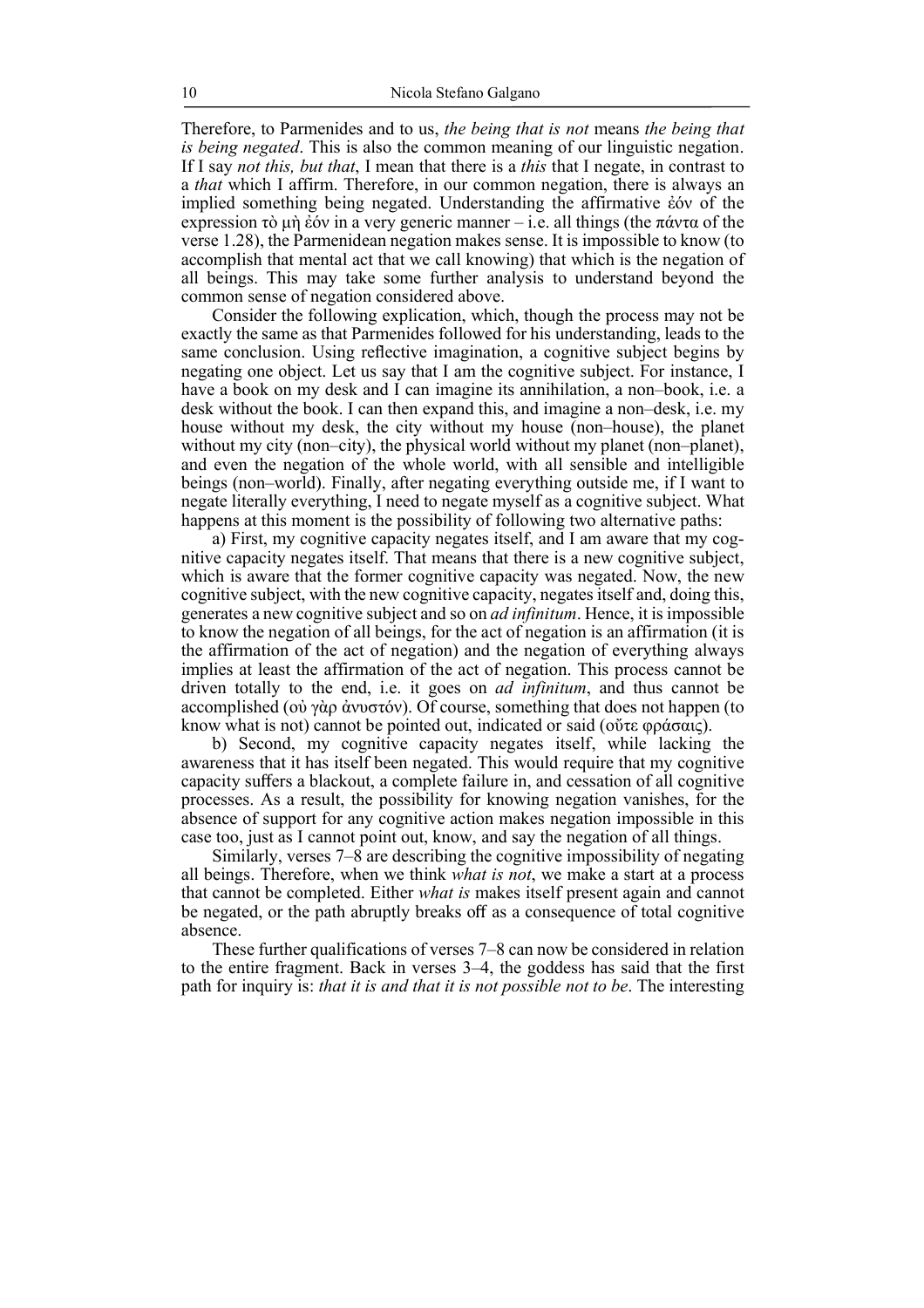part of this affirmation is that the path *it is* is simultaneously a path in which *it is impossible not to be*. In my example of the meditation that attempts to know *what is not* (τὸ μὴ ἐόν), it was determined on the first alternative that it is impossible to think the negation of all beings; for something always remains, which is not able to be negated. Hence, it is not possible not to be. Moreover, when the goddess says that the second path is *it is not and that it is necessary not to be*, this corresponds to the second alternative, whereby the complete negation of all things includes the negation of cognitive thinking and thus the elimination of the necessary apparatus for knowing anything. This is why verse 6 literally says: *I tell you that this is a path entirely inscrutable* – i.e. you can negate almost everything but not everything, not entirely, not totally (παναπευθέα).

Therefore, when we try to think τὸ µὴ ἐόν, we realize that we can only think that *it is* or that *what–is–not is impossible*, and that one who believes that *what– is–not* would be possible is in error. Of the two paths, the second is an illusory path – though we may initially have the naïve idea that we can negate everything, a little investigation quickly demonstrates this to be impossible. In contrast, the first path is a genuine path which we can follow, for *it is* cannot be absolutely negated. This is a truth of our thinking and it is path of that Persuasion that goes in the company of truth, because its negation is impossible.

In this meditation, we find the nucleus of Parmenidean philosophy, which regrettably I cannot examine here further. However, I believe that the meaning is clear: to think (absolute) *non–being* is impossible because *non–being* is never an object of thinking, hence it would never be known. Now we may ask: given these two paths, why would they be a method for the trustworthy discourse? The reason is simple: they do not cross one another, because the second does not offer any course; to think non–being is a path that does not lead anywhere, it is a promise that will never be kept. When someone makes use of the expression *non–being*, he believes he is saying something, but he is utilizing an expression without any meaning. Hence, any discourse implying *non–being* ends up contaminated by contradiction, for *non–being* has no meaning.

For this reason, what–is–not should not be employed in scientific statements. Parmenides says this in many ways:

in fr. DK 28 B 2.7–8: *because you could not know or say what–is–not* (οὔτε γὰρ ἂν γνοίης τό γε µὴ ἐὸν (οὐ γὰρ ἀνυστόν) οὔτε φράσαις.);

then in fr. DK 28 B 6.1–2: *It is necessary to say and to think that what–is is, for it is being and nothing is not* (χρὴ τὸ λέγειν τε νοεῖν τ' ἐὸν ἔµµεναι· ἔστι γὰρ εἶναι, µηδὲν δ' οὐκ ἔστιν);

then in fr. DK 28 B 7.1–2: *for this shall never prevail: that things that are not are; but you hold back your thought from this path* (οὐ γὰρ µήποτε τοῦτο δαµῆι εἶναι µὴ ἐόντα· ἀλλὰ σὺ τῆσδ' ἀφ' ὁδοῦ διζήσιος εἶργε νόηµα).

### **Brief discussion**

As we see in many passages of the poem, Parmenides is talking about thinking and saying, where saying is the expression of thinking. Hence, the whole poem is about how to think reality correctly. In other words, from contradictory occurrences in saying reality (as we saw in Xenophanes fr. DK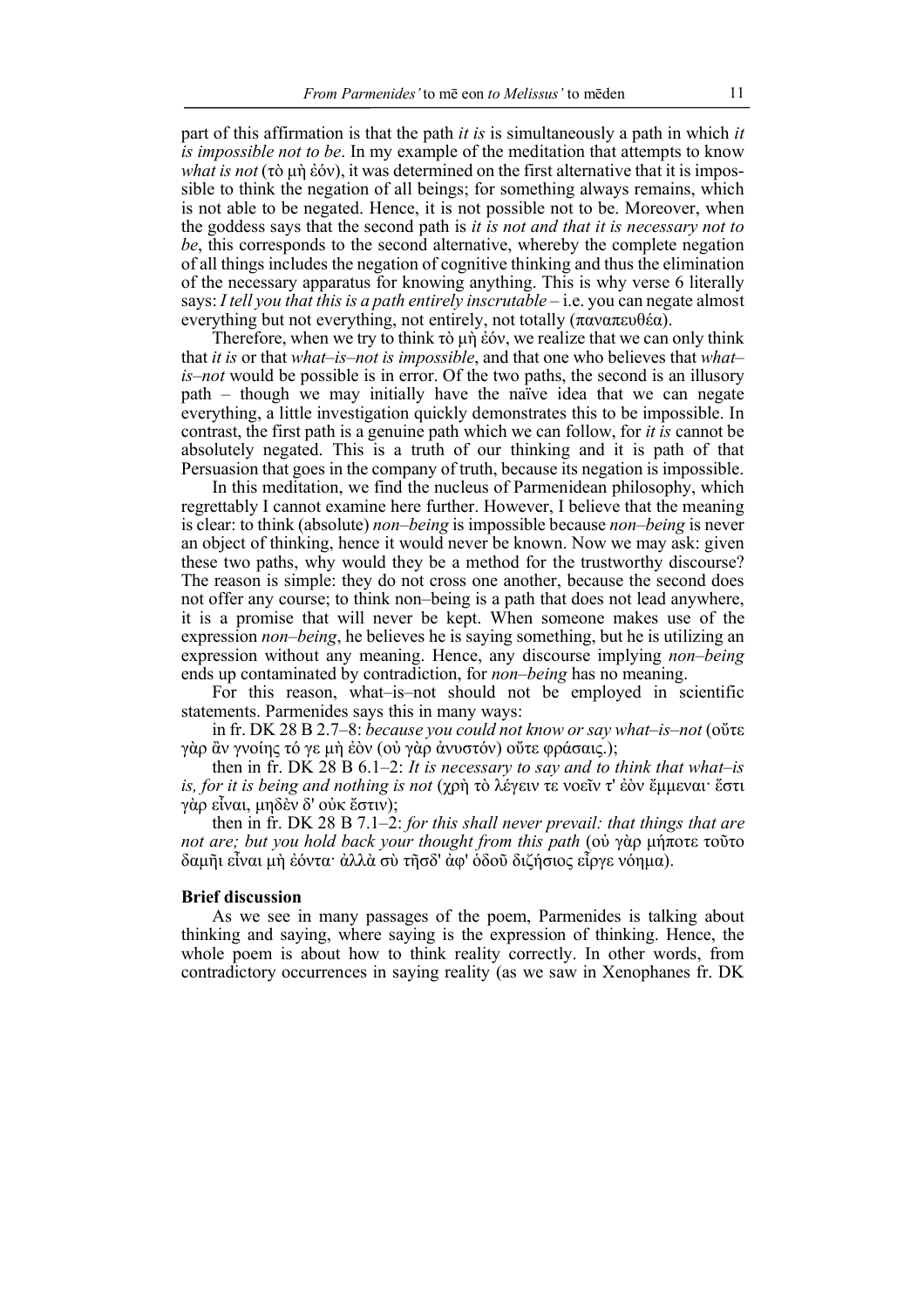21 B 16), Parmenides deduces the occurrence of contradictions in mind. The word *psyche* (ψυχή) does not occur in the poem<sup>1</sup>, however a thematic of mind is present in his poem, as we see in fr. DK 28 B 16 with reference to the body and the whole first part (fragments DK 28 B 1 to B 8) with reference to the abstract thought. I believe that this escaped the notice of many scholars and they ended being misguided in their analysis of non–being. In fact, if we run along old and recent interpretations, we find contradictory interpretations side by side with very strange ideas attributed to Parmenides. The main reason for this is the fact that scholars interpreted non–being as an object in reality, i.e. outside the mind, whereas Parmenides talks of non–being as an object in the mind, a kind of non–being in itself, which he considers the basic contradiction, the mother of all contradictions in the world<sup>2</sup>.

The literature is vast, so I will limit myself to three interpreters. Let us start with G. E. L. Owen. For him, as for many others, the problem is to understand whether *it is* and *it is not* are existential or predicative. Owen opts for the existential interpretation and his *Eleatic questions* was a very influential article<sup>3</sup>. In a later paper he summarizes his argument in this way:

> *Parmenides argues* [...] *that any denial of existence is nonsense: the nonexistent cannot be thought or spoken of (B2.7*–*8), denials of existence are "not sayable or thinkable" (B8.8*–*9). (More exactly, they are either self*–*refuting if they have a genuine subject or senseless if they have not)*. 4

Owen says that this is an incoherence that *lies at the heart of the reasoning*<sup>5</sup>. To the extensive criticism of Owen's interpretations in O'Brien<sup>6</sup>, I will add just that this *incoherence* disappears if we consider the thought of what–is–not (i.e. what–is–not as an intelligible object itself and not as a reflex of something that is not) as an object external to the mind. It is easy: just try to think what–is–not in itself. There is no incoherence, because it is impossible to think what–is–not. We can say it in another way, substituting what–is–not with its synonym (for Parmenides, at least) *non–being* (µὴ εἶναι). *Non–being* may be absolute or relative. The relative non–being is that of Plato's *Sophist*, where he refuses Parmenides' notion of non–being, substituting it with relative non–being. Then, Plato's non–being is relative whereas Parmenides' non–being is absolute; in fact, Plato's refusal would be useless if Parmenides' non–being were relative too. Hence, Owen is mistaken, and any other scholar who forgets that Parmenides is talking about absolute non–being.

<sup>&</sup>lt;sup>1</sup> This is the main reason, I believe, for the absence of Parmenides in books of history of ancient psychology. See N. S. Galgano, *Parmenides as psychologist – Part one: fragments DK 1 and 2* & N. S. Galgano, *Parmenides as psychologist – Part two: fragments DK 6 and 7*.

<sup>2</sup> In fact, Plato could not accept such a contradictory form, a non–being in itself, as one of the main forms discussed in *The Sophist*. Hence, he rejected it and substituted with the form of relative non–being.

<sup>3</sup> G. E. L. Owen, *Eleatic Questions*.

<sup>4</sup> G. E. L. Owen, *Plato and Parmenides on the Timeless Present*, p. 275.

<sup>5</sup> G. E. L. Owen, *Plato and Parmenides on the Timeless Present*, p. 275.

<sup>6</sup> See D. O'Brien, *Le poème de Parménide – Texte, traduction, essai critique*, p. 187 & *passim*.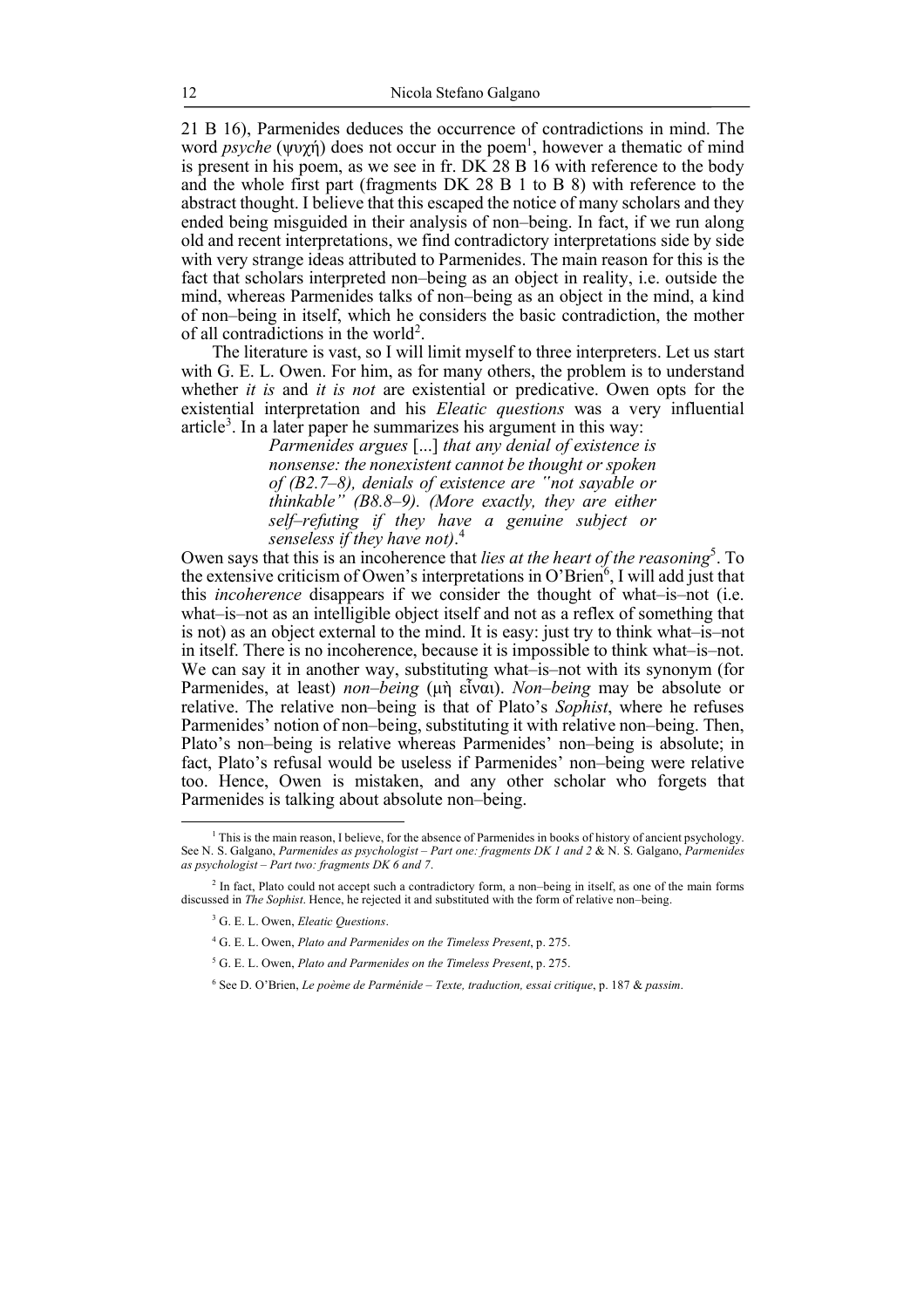Another influential scholar in Parmenides studies is C. H. Kahn. He has conducted important research on the verb *to be* in ancient Greek, with very high merits. At the same time, he devoted several studies to Parmenides (although he never wrote a book on him, as he did with Anaximander and Heraclitus). His work on Parmenides has become famous mainly for his proposal of a *veridical* interpretation of ἔστι: since Kahn, interpretations of the Parmenidean ἔστι are often categorized as existential, predicative or veridical. Kahn's interpretation of Parmenides is complex and a proper account of it requires analyses of the whole first part of the poem. Here, I will confine my remarks to a few passages on non–being<sup>1</sup> . In a passage of *Being in Parmenides and Plato*, Kahn says:

> [...] *it is simply false to say that you cannot think or talk about (point out in speech,* phrázein*) what does not exist. And the falseness of this would be obvious to any Greek who reflected for a moment on the profusion of monsters and fantastic creatures in traditional poetry and myth, from Pegasus to the children of Gaia with a hundred arms and fifty heads apiece (Hesiod,*  Theogony *150). Neither Parmenides nor his followers would imagine for a moment that Hesiod's description (and some hearers' naive belief) might suffice to usher such items into existence.*<sup>2</sup>

Some pages afterwards he says:

*Unfortunately, the same cannot be said for the corresponding negative notion of* what is not*. For Not– being (*to mē eon*) is a fatally confused notion, combining in a specious unity a number of quite diverse, logically unconnected ideas. Depending upon which function of* is *is negated, not–being can represent either falsehood, negative predication, nonidentity, nonexistence, or nonentity, i.e. nothing at all. The combination of all these forms of negation in a single notion is a conceptual monster, as Plato was finally to*  point out.<sup>3</sup>

All the problematic conclusions of this second quotation would be avoided if Kahn had considered how problematic the first quotation is. In fact, if it is false to say that you cannot think or talk about what does not exist, and that would be evident to any Greek who reflected on the profusion of monsters in traditional myth, he should have suspected that his interpretation of non–being as referring to external objects does not belong to Parmenides' philosophy. Again, Parmenides' non–being refers to an intelligible object, an object of mind, and whoever tries to think this mental object, realizes that it is impossible to do

 <sup>1</sup> For a complete account of my criticism on Kahn, see N. S. Galgano, [a review of:] Ch. H. Kahn, *Essays on Being*.

<sup>2</sup> Ch. H. Kahn, *Essays on being*, p. 172.

<sup>3</sup> Ch. H. Kahn, *Essays on being*, p. 180.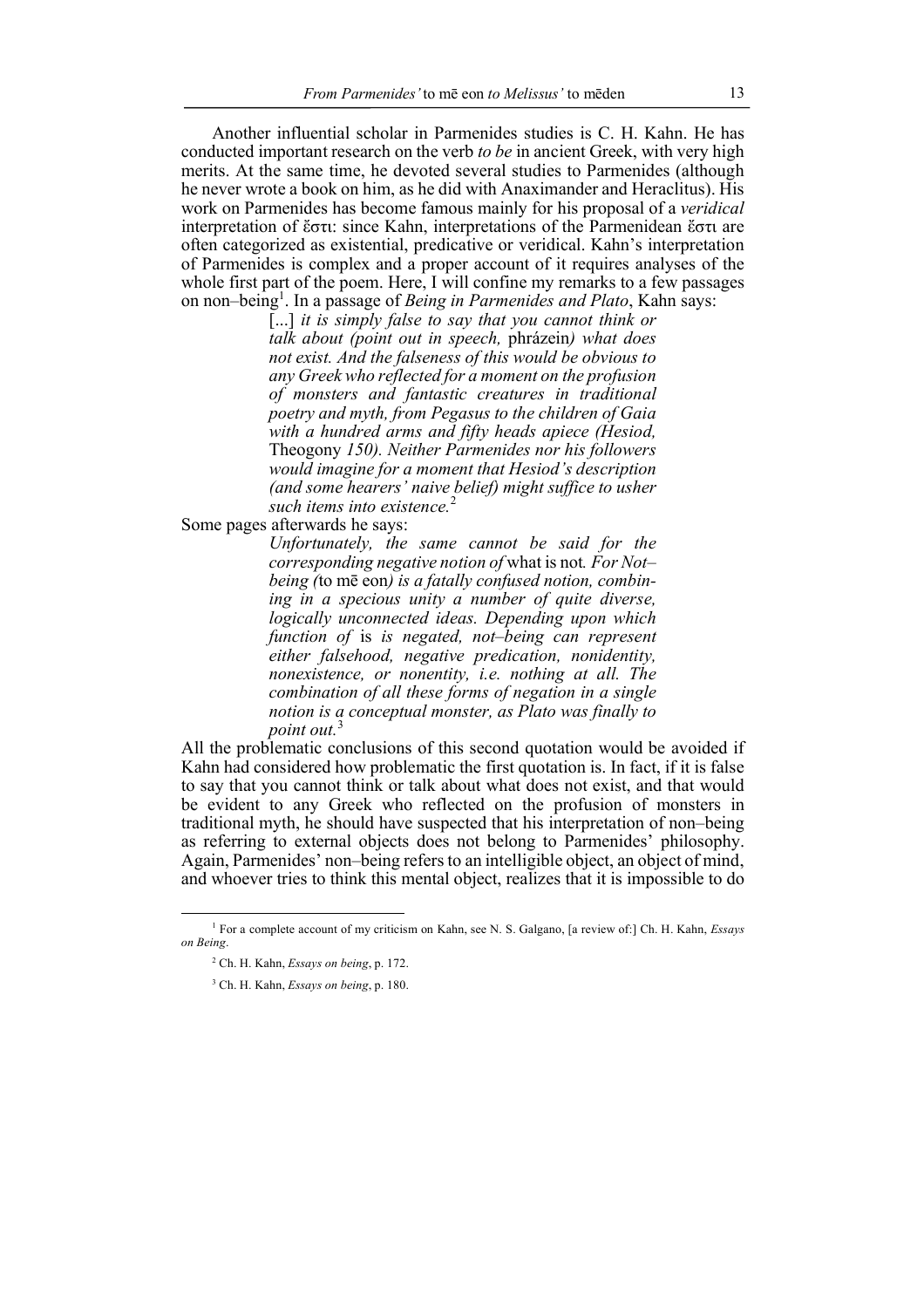it. Non–being is a virtual object of mind with no reference to any object of the external world; it points out exactly this complete absence of reference and belongs to those many concepts with no real reference, which draw the outline of the real: non–being, impossibility (itself), contradiction (in itself) and so on. On this side of the line, what we think and say is real; on the other side, it is just invention of mortals. Kahn aimed at the wrong target and, of course, missed the point. Obviously, Parmenides knew very well of the profusion of monsters that do not exist, and it is surprising that many scholars can even imagine such a naivety on Parmenides' part. Then, Kahn's interpretation fails regarding non– being but also regarding Parmenidean being, for being and non–being are not existential, predicative, veridical or some fusion of them referred to extra– mental object of reality, but objects of mind, with which researchers may follow the right paths of thought, the right reasoning.

The last scholar whom I want to discuss is John Palmer, who belongs to a new generation of interpreters of Parmenides. In his recent book, Palmer engages with many interpretations of fr. DK 28 B 2, finding problems with their approaches and their solutions<sup>1</sup>. He discusses in depth many sophisticated arguments about the two ways of fr. DK 28 B 2, and finally gives his own interpretation with a modal reading of the three ways that he finds in the poem2 . In a paragraph dedicated to the second way of fr. DK 28 B 2, Palmer offers an acceptable analysis of verses 5–8. However, the common error of interpreting the two ways in terms of the behavior of a researcher rather than the behavior of mind forces Palmer into an incongruence that he solves in an unjustified manner. The incongruence shows up after his questioning:

> *Why is 'that* [it] *is not and that* [it] *must not be' (fr. 2. 5) presented as a way of inquiry at all? And how can it be presented as a way to achieve the goal of understanding when the goddess says one can have no apprehension of what is not?*<sup>3</sup>

Then, he answers:

*Inquiry along the second way involves, first, keeping in mind that what one is looking for is not and must not be, and thereby trying to discover what an entity that is in this way must be like. It is immediately evident, though, what an entity that is not and must not be is like: nothing at all. It is therefore perfectly intelligible that the goddess should warn Parmenides not to set out on the second path. One will never find what must not be.*<sup>4</sup>

Once again, Parmenides is considered a naïve thinker and his goddess someone

 <sup>1</sup> See J. Palmer, *Parmenides and the Presocratic Philosophy*.

<sup>2</sup> A. P. D. Mourelatos, *Two Neo–Analytic Approaches* ... , raises serious objections to Palmer's modal interpretation.

<sup>3</sup> J. Palmer, *Parmenides and the Presocratic Philosophy*, p. 100.

<sup>4</sup> J. Palmer, *Parmenides and the Presocratic Philosophy*, p. 101.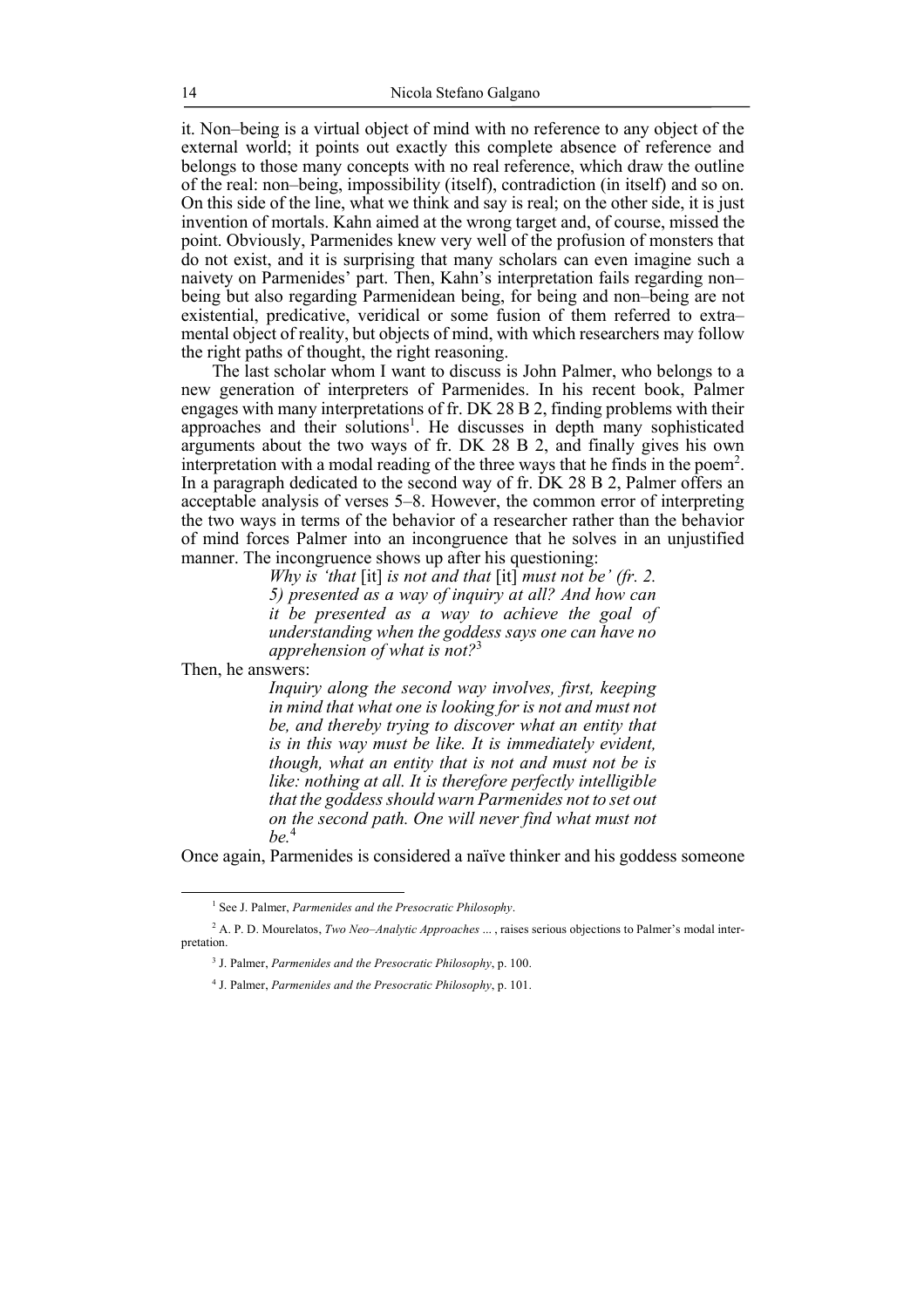who warns against the useless search for something that is not. Palmer believes that this interpretation has *the decided advantage of making it possible to understand the fragment's last two verses as making a sound philosophical point rather than as containing a fallacy, however famous or interesting that fallacy might be.*<sup>1</sup> In fact, even on this interpretation, the goddess' warning against proceeding along the second way would be incongruent with the reason she gives for it: he could neither apprehend nor indicate *what is not*; for, if *what– is–not* indicates *what does not exist*, then the fallacy of saying the unthinkable and unsayable what–is–not remains. Here Palmer introduces a hermeneutical strategy in order to achieve what he calls *a sound philosophical point*<sup>2</sup>. On his interpretation, *what–is–not* is a shorthand of *that [it] is not and that [it] must not be* because it would be cumbersome to employ this long formula whenever he wishes to refer to the subject of the second way (but he says the same for the first way). *What–is–not* refers only to those objects that are not and must not be; for example, a round square. Those are impossible objects, which are unthinkable and unsayable. However, there are objects that are not in one circumstance but may be in another. Palmer gives the example of *the present*  king of France<sup>3</sup>, of which failure of apprehension may change just in case there *should ever again be a king of France*<sup>4</sup> . Hence, *what–is–not* does not refer to just any *what–is–not*, such as the necessary and the contingent, but only to the necessary; for this reason the expression *what–is–not* of fr. DK 28 B 2.7 is just a shorthand to avoid the cumbersome complete formula of fr. DK 28 B 2.5.

This ingenious interpretation is based on many arbitrary assumptions: the presence of three paths, the weight on the modal interpretation, the translation of νοῆσαι as *understanding*, and many others that make Palmer's approach problematic, although really attractive, even to one who, like me, disagrees with him. I cannot discuss all of them here and I am compelled to extract just one point of Palmer's argument. I think that considering *what–is–not* as a shorthand for *that [it] is not and that [it] must not be* is an unconvincing solution. For the sake of argument, let us call *that [it] is not and that [it] must not be* X. In fr. DK 28 B 2.2 the goddess says that she will speak of two paths, which includes X; then, in fr. DK 28 B 2.5 she says X; in next verse, fr. DK 28 B 2.6, she adds that X (ἀταρπόν) is παναπευθέα; and one more time, in fr. DK 28 B 2.7, she would say – now in Palmer's interpretation – *for X is so and so*. In my opinion, Palmer stresses the construction, while there is no need for this. Parmenides is simply giving the reason for which this path is  $\pi \alpha \nu \alpha \pi \epsilon \nu \theta \epsilon \alpha$ , as the construction of fr. DK 28 B 2.6 followed by a γάρ in fr. DK 28 B 2.7, suggests. There is no need for this complex and arbitrary construction, because τὸ µὴ ἐόν is a linguistic invention of Parmenides, for which Parmenides gives an explanation of its qualifications. It is not a fallacy, because would be very hard to imagine a new expression τὸ µὴ ἐόν referring to *what–is–not now but may be in the* 

 <sup>1</sup> J. Palmer, *Parmenides and the Presocratic Philosophy*, p. 101.

<sup>2</sup> J. Palmer, *Parmenides and the Presocratic Philosophy*, p. 102.

<sup>3</sup> J. Palmer, *Parmenides and the Presocratic Philosophy*, p. 101.

<sup>4</sup> J. Palmer, *Parmenides and the Presocratic Philosophy*, p. 101.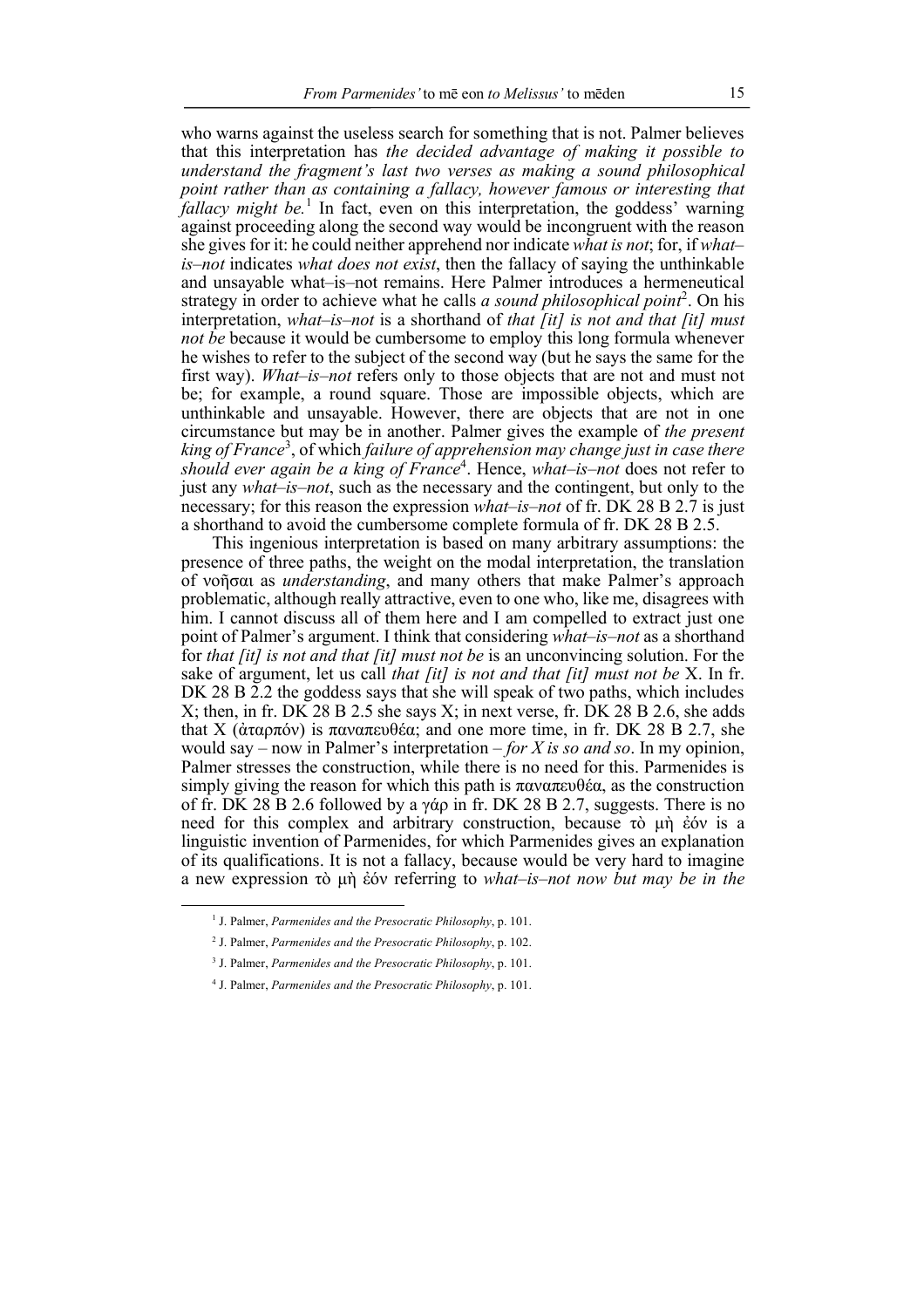*future*, a very complex abstraction that will appear only with Plato<sup>1</sup>. Hence, it is simple: what–is–not is unthinkable and unsayable because it refers to a thought and not to an object. In fact, Palmer's translation of νοῆσαι as *understanding* compels him to translate fr. DK 28 B 2.2 *ways of inquiry for (achieving) understanding*, which leads one to ask whether there is an inquiry for not achieving understanding. Of course, the notion of understanding is implied in *inquiry*; hence, νοῆσαι means just *think (inquiring thoughts)*. *What– is–not* is a virtual thought, which cannot be thought or said, any more than a round square. Both of them seem to be something, but they belong to the kind of mental object that has no referent in reality. There is no fallacy in speaking of what–is–not to point out an impossibility just as there is no fallacy in speaking of a round square to point out another impossibility. The fallacy would be to deploy what–is–not (or round square) on a path of inquiry, i.e. in an argument, believing that they mean something, whereas they have no meaning<sup>2</sup>.

### **Back to Parmenides**

Let us return to Parmenides. He ends fr. DK 28 B 2 warning against the deployment of what–is–not in scientific statements. Afterwards, he gives an example of what he means when he says to hold back thought from that path. In fact, in fr. DK 28 B 8.6–9, he says:

> τίνα γὰρ γένναν διζήσεαι αὐτοῦ; πῆι πόθεν αὐξηθέν; οὐδ' ἐκ µὴ ἐόντος ἐάσσω φάσθαι σ' οὐδὲ νοεῖν· οὐ γὰρ φατὸν οὐδὲ νοητόν ἔστιν ὅπως οὐκ ἔστι. *what generation will you seek for it? How, whence did it grow? From non*–*being I shall not allow*

*you to say and to think, because what*–*is*–*not is not sayable or thinkable*.

Here, we are in the middle of an investigation. Questions about the most important topic for these earlier thinkers – the generation of everything – were made before, and the inquiry begins with a methodological precept: what is the generation of *eon*? The disciple is not allowed to consider non–being as a possible answer. Why? Because non–being cannot be thought, hence it has no real meaning and should not be said. For this reason non–being is not a possible answer for the inquiry.

This passage about non–being and what–is–not is the only part of the fragment 8 where the disciple is personally adverted about a methodological error. Of course, the order given by the goddess in her imperative speech represents a law of the world; it is the same in many other passages of the poem.

 <sup>1</sup> See R. Waterfield, [a review of:] J. Palmer, *Parmenides and Presocratic Philosophy*, p. 149, affirms: *Some readers of this review will not be surprised to find Palmer's Parmenides emerging as an epistemological dualist on Platonic lines*.

<sup>2</sup> J. Palmer, *Parmenides and the Presocratic Philosophy*, p. 106, thinks differently: *Despite her admonitions*  to Parmenides, then, not to stray onto the path along which mortals normally wander, it is apparently not *altogether wrong to follow it.* See also M. R. Cosgrove, [a review of:] J. Palmer, *Parmenides and Presocratic Philosophy*.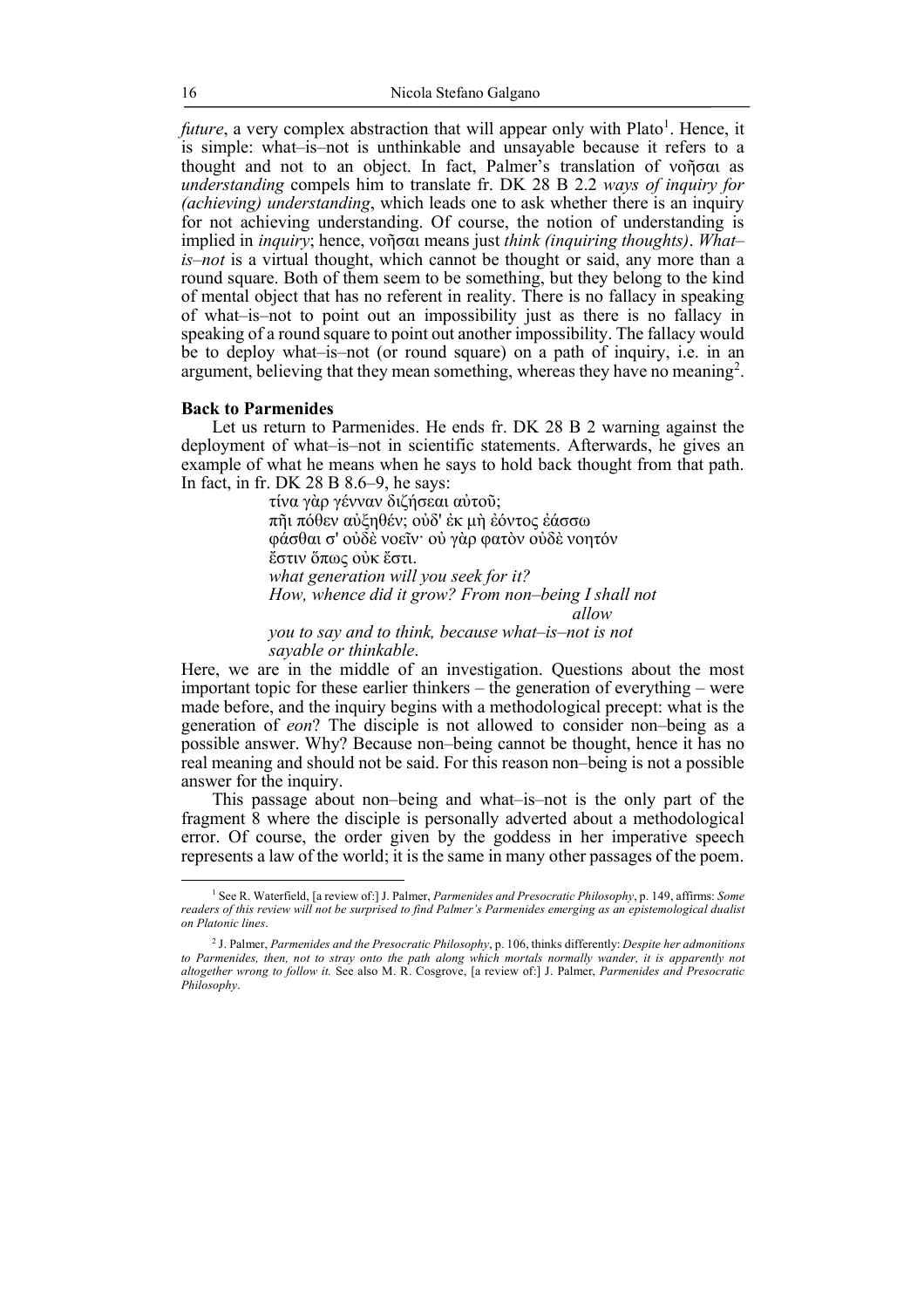In the same fragment 8, there are forces and chains of goddesses that do not allow certain behaviors; all of them are laws of the world. But in our passage, the anonymous goddess speaks personally, employing the second person of singular, in other words, being didactical. It is an advice, it is a warning, it is a law: non–being is a path of our mind which does not take anywhere, because we think that we think non–being, but we do not think it.

How can this be possible, that we believe we think what we do not really think? Actually, it is a kind of trick of our mind, which relies on habits: at the normal speed of our mind, I think of a triangle and I know that there is a triangle (a triangular thing); I think of a circle and I know that there is a circle (a circular thing); I think of a circular triangle and I know that there is a circular triangle ... Wait, are we sure that there is such a thing, a circular triangle? To test the existence of a circular triangle we need to make a great effort in our mind, trying to think of such an object. After many tries, generally, we give up, and it requires a very complex tool to understand that a circular triangle is actually an impossible thing: that it cannot be, cannot have existence. In fact, ontology – the complex tool required – tells us that the essence of circle does not belong with the essence of triangle so they keep out one another. Habits of speech might make us believe that such a thing as a circular triangle exists, and if we fall in this error we might state: *the world has a shape of a circular triangle*. Our mind, uniting the two things in one speech, may trick itself and make us believe in its existence. It is easy to see that we can say *circular triangle*, but we cannot ever think of it and, if we are engaged in scientific discourse, we should never employ such an expression.

I believe that this visual example makes clearer what Parmenides says about non–being. Even if we can say *non–being*, the truth is that it is unthinkable, so we should not use it in scientific speech. Thus, in searching for principles of the world, in asking how and whence did the ἐόν grow, we can say many things, but there is one thing that we are not allowed to say: that it is from non–being. Why? Because it is not thinkable, hence not sayable in precise (scientific) language.

#### **Melissus**

Melissus is generally considered an Eleatic thinker. However, this has been contested since the second half of the  $20<sup>th</sup>$  century. It is not my aim to recount this history here and I think that we can put in this way: Melissus is not an unquestioning follower of Parmenides but an Eleatic who criticizes Parmenides and even has his own autonomous thought.

Melissus has often been relegated to a secondary position among Presocratics. However, recently we are witnessing a kind of revival of his importance and philosophy. New monographs and even new editions and translations allow for new debates. One of them – the debate around fr. B  $0 -$  is important for the goal of my paper here.

This fragment takes the number B 0 in Reale's edition because it was not considered authentic by Diels himself. In fact, it belongs to a passage from Simplicius that is currently considered a paraphrase. However, the paraphrase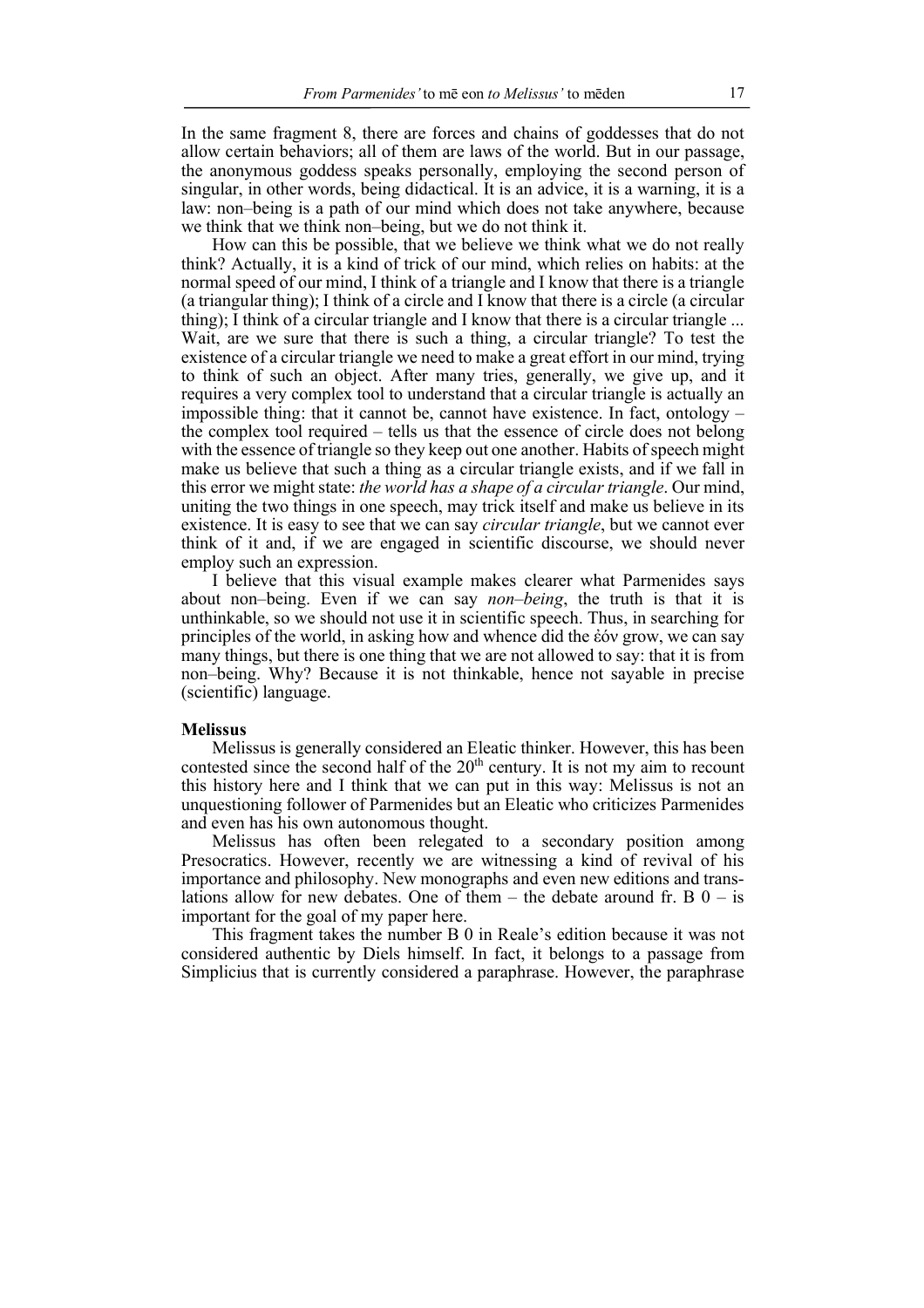is introduced with an expression that seems to indicate the exact words of Melissus:

> Νῦν δὲ τὸν Μελίσσου λόγον ἴδωµεν, πρὸς ὃν πρότερον ὑπαντᾷ. τοῖς γὰρ τῶν φυσικῶν ἀξιώµασι χρησάµενος ὁ Μέλισσος περὶ γενέσεως καὶ φθορᾶς ἄρχεται τοῦ συγγράµµατος οὕτως. "Εἰ µὲν µηδὲν ἔστι, περὶ τούτου τί ἂν λέγοιτο ὡς ὄντος τινός; εἰ δέ τι ἐστίν, ἤτοι γινόµενόν ἐστιν ἢ ἀεὶ ὄν."

> *Let us now look at the argument of Melissus, which he*  [i.e. Aristotle] *earlier opposed. For Melissus used the axioms of the natural philosophers, and began his writing on coming to be and passing away thus: "If there is nothing, what could be said about that as if it were existent? But if there is something, either it has come to be or it has always existed."*<sup>1</sup>

The words *Melissus ... began his writing ... thus* strongly suggest a quotation from Melissus' book. However, it has been clearly demonstrated (since Pabst, at least) that the whole passage is a paraphrase, except maybe the first line and some few words more. This line is the fragment B 0 (a number that does not change Diels' ordering): *If there is nothing, what could be said about that as if it were existent?*

The debate about the authenticity of this fragment recently received two opposite contributions. A British researcher, Harriman, has published an article trying to reconstruct the *incipit* of Melissus' book, and he defends the inclusion of fragment  $B_0$  in it<sup>2</sup>. Contra, there is an article of Pulpito, which tries to demonstrate that this inclusion is wrong, i.e. that fr. B 0 is not a fragment and Melissus' treatise begins with fr. DK  $30B1<sup>3</sup>$ .

I am very interested in this debate and I will return to it in detail on another occasion. Here I just want to state my understanding and the way I see this question. I think that even if fr. B 0 is not an exact quotation, it is at least a genuine Melissean point and its place is exactly at the beginning of the treatise. In what follows, I will focus on the *pars construens* of my own account. Of the *pars destruens*, I shall simply ask: if fr. B 0 is not a direct quotation, is it a paraphrase? And if it is a paraphrase, would it be a paraphrase of what argument, in which place of the treatise? If is not a paraphrase, what is it? Is it a creative invention of Simplicius? I leave these questions to those who say that fr. B 0 is not a genuine fragment.

#### **To say nothing**

I myself accept fr. B 0 at least as a genuine point of Melissus treatise. Maybe it is not a genuine fragment, since for some other quotations Simplicius says that he is reproducing Melissus' archaic language. But the topic is there: *If* 

 <sup>1</sup> Translation of P. Huby & C. C. W. Taylor, *Simplicius, On Aristotle Physics 1.3–4*, p. 16.

<sup>2</sup> See B. Harriman, *The Beginning of Melissus' On Nature* ... .

<sup>3</sup> See M. Pulpito, *On the Incipit of Melissus' Treatise*.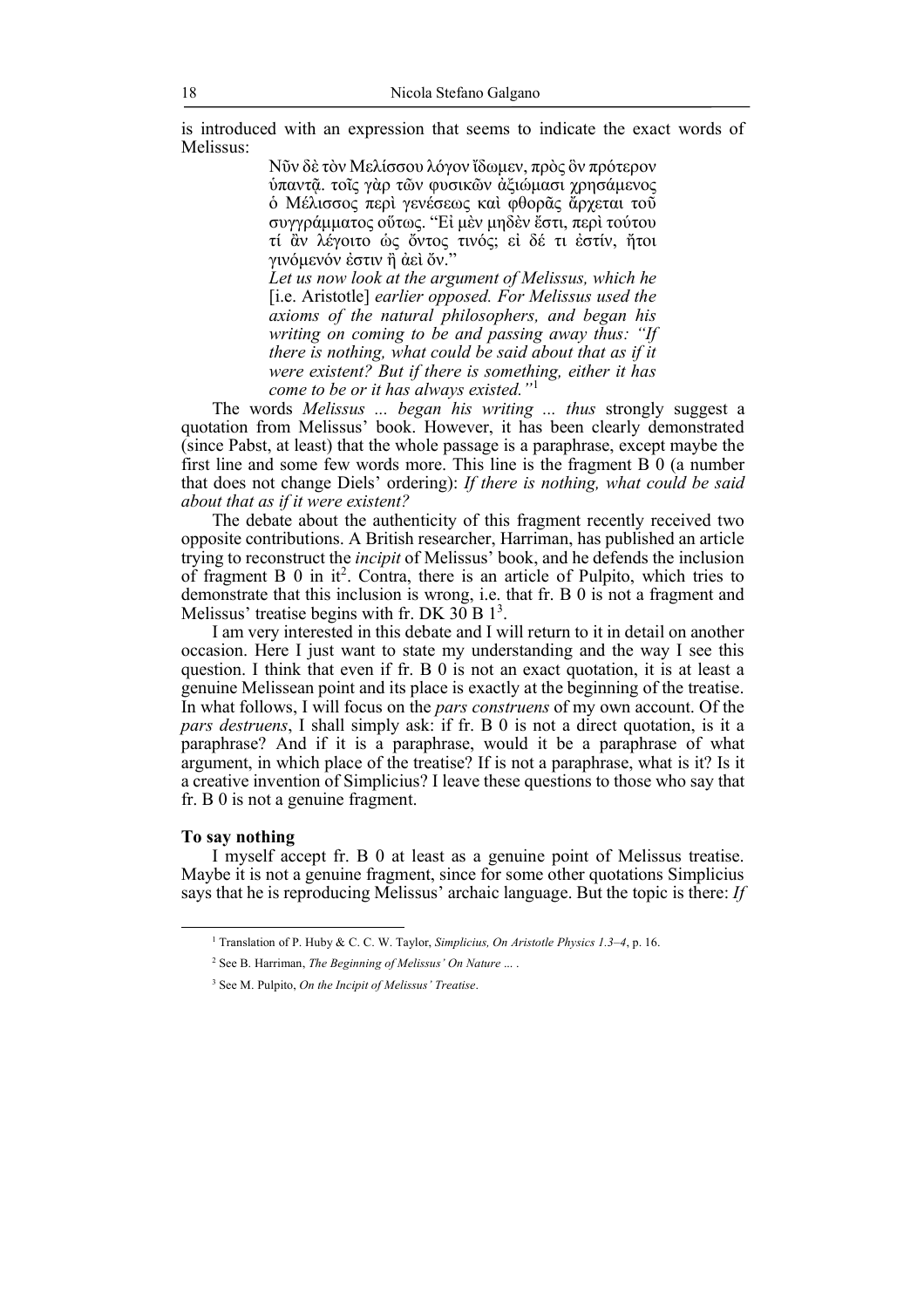*there is nothing, what could be said about that as if it were existent?* This matter is genuinely Parmenidean, for the description of the impossibility of non–being is given by the impossibility of thinking, and for this reason, of saying non– being. This is a central point of Parmenides' philosophy and it is recalled by Melissus (in fr. B 0), Gorgias, and Plato. However, to give a complete account of fr. B 0, I will focus on fr. DK 29 B 1, where the notion of non–being, or nothing, is employed in a complete and coherent sentence:

> ἀεὶ ἦν ὅ τι ἦν καὶ ἀεὶ ἔσται. εἰ γὰρ ἐγένετο, ἀναγκαῖόν ἐστι πρὶν γενέσθαι εἶναι µηδέν· εἰ τοίνυν µηδὲν ἦν, οὐδαµὰ ἂν γένοιτο οὐδὲν ἐκ µηδενός [...]. *What was, always was, and always will be. For if it came to be, it is necessary that before it came to be there was nothing. Now if there was nothing, in no way could anything come to be from nothing* [...] 1 .

In this passage, we can identify an archaic form of reasoning. If in Aristotle, the statement is a conclusion, i.e. the result of two premises, in archaic form the statement comes first: *What was always was, and always will be*. This is the conclusion of his reasoning and it echoes the mythological form, where such statements were given by gods as orders to be followed. We find the same formal structure in Parmenides, where the goddess first states and then gives her reasons. But in Melissus there is no god, just Melissus in a very formal and dry prose. What was always was. Why? Because if it is and was not, i.e. if it was generated, this means that it should come from nothing, but, of course, nothing can come from nothing, hence *what was, always was, and always will be*.

If we make a comparison with Parmenides' reasoning, we see the different role played by non–being. In Parmenides, non–being is not a part of any argument and the disciple is explicitly forbidden from appealing to it. But in Melissus, non–being is the first point of the argument, that which supports it. In fact, says Melissus, what was always was, because, on the contrary assumption, we would have had (the) nothing. In other words, *nothing* is central to the reasoning of the argument. *Nothing* has a place in the argument as something that has the precise character of being unable to generate anything. Since *nothing* generates nothing, what was always was.

Parmenides says: non–being is unthinkable; hence, it should not be a part of reasoning. Melissus says: nothing is unable to generate anything, hence what was always was. The difference is essential. With Melissus, *nothing* receives a hypostatization and becomes a null object, completely different from Parmenides' nonsensical notion. Melissus, for the first time, employs a notion of nothing very close to our notion of zero. In fact we may say he is the inventor of nothingness, not as a mathematical quantity but as complex philosophical notion, of which the mathematical notion is just one aspect.

With very few exceptions (in the second half of twentieth century), scholars have not realized this difference between notions of non–being in Parmenides and Melissus. Of course, the reason might be found in their great interest in the

 <sup>1</sup> Translation of P. Huby & C. C. W. Taylor, *Simplicius, On Aristotle Physics 1.3–4*, p. 16.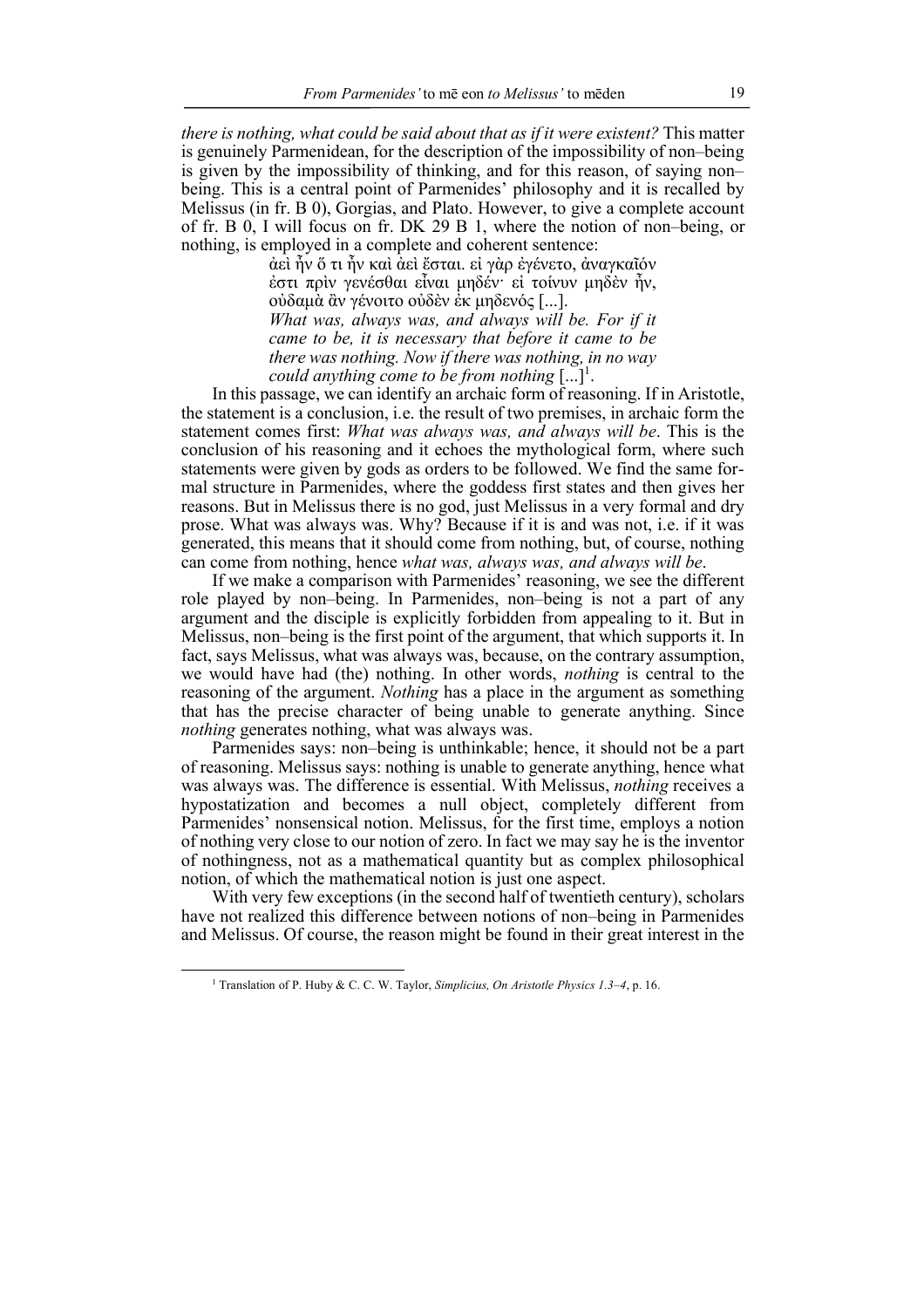notion of being, relegating non–being to a secondary place. However, this difference exists and is important. Leaving for another opportunity a detailed analysis of it, here I just want to show a little bit of this difference at work. The method is very simple; I am going to apply Parmenidean criteria to Melissus' reasoning in fr. DK 29 B 1. If the two notions are different, employing one instead of the other will reveal a bad reasoning or, perhaps, no reasoning at all.

Let us recall the Parmenidean criteria: non–being is unthinkable and unspeakable. Now I just apply them to fr. DK 29 B 1 of Melissus: *What was always was and always will be*. *For if it came to be, it is necessary that before it came to be there was (nothing)* what is unthinkable and unspeakable*. Now if there was (nothing)* what is unthinkable and unspeakable*, in no way could anything come to be from (nothing)* what is unthinkable and unspeakable.

Actually, the reasoning makes no sense, because already at the first *nothing*, the clause is impossible because it would imply what is unthinkable and unspeakable. How can a reasoning that was not thought be a reasoning? How can an unspeakable reasoning be spoken? At the second *nothing* we have the hypostatization of non–being, completely forbidden by Parmenides. So, here too the clause has no meaning. Finally, the third clause makes no sense too. The reason is obvious, Melissus employs a notion that Parmenides holds as a nonsense. Hence, from a Parmenidean point of view, Melissean reasoning has no sense.

#### **Conclusion**

In conclusion, I would like to go back to fr. 0 and try to answer the (apparently rhetorical) question: *If there is nothing, what could be said about that as if it were existent?* Melissus begins supposing that nothing exists. On this supposition, he must think of it as if it were existent. We may put this in other words (without question mark) in the first clause: *This is a hypothesis: nothing exists. Now, what could be said of it?* In this form, it is very clear that since his first statement Melissus offers a different notion of non–being (or nothing): somehow, he thinks the existence of nothing and gives it some theoretical meaning. In fact, he employs it in the rest of his treatise, not as a wrong path (as in Parmenides) but as a fundamental passage of many of his reasoning and demonstration. In this case, *pace* Pulpito, I must agree with Mansfeld when he says that B 0 *constitutes the most important epistemological reflection*<sup>1</sup> of Melissus.

#### **Bibliography**

Barnes J., *The Presocratic philosophers*, [2<sup>nd</sup> ed.], Routledge, London 1982. Colli G., *Gorgia e Parmenide: lezioni 1965–1967*. Ed. Adelphi edizioni, Milano 2003.

Cordero N.–L., *By being, it is*, Parmenides Publishing, Las Vegas 2004.

Cosgrove M. R., [a review of:] J. Palmer, *Parmenides and Presocratic Philosophy* in: *Journal of the History of Philosophy* 50, 1/2012, pp. 131–132.

 <sup>1</sup> J. Mansfeld, *Melissus between Miletus and Elea*, p. 76.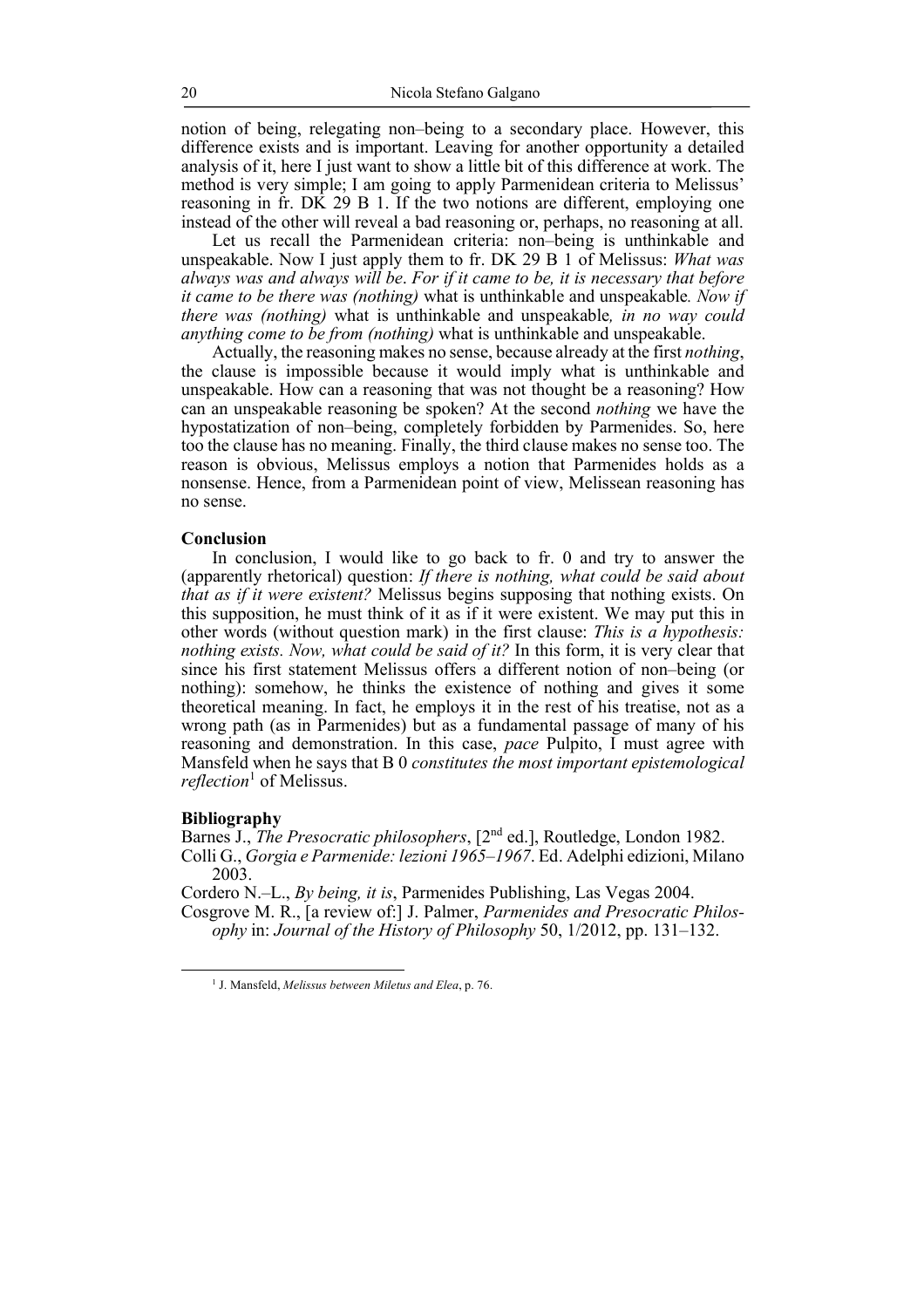- Coxon A. H., *The fragments of Parmenides – Revised and expanded Edition*. Parmenides Publishing, Las Vegas 2009.
- Fritz K. von, Nous*,* noein *and its derivatives in Presocratic philosophy [excluding Anaxagoras], I. From the beginning to Parmenides* in: *Classical Philology* 40, 1945, pp. 12–34.
- Galgano N. S., *DK 28 1.29 – A verdade tem um coração intrépido?* in: *Una mirada actual a la filosofia griega*, Ediciones de la SIFG, Madrid – Mallorca 2012, pp. 189–202.
- Galgano N. S., [a review of:] Ch. H. Kahn, *Essays on Being* in: *Elenchos* 23, 2/2012, pp. 362–369.
- Galgano N. S., Amēkhaniē *in Parmenides DK 28 B 6.5* in: *Journal of Ancient Philosophy* 10, 2/2016, pp. 1–12.
- Galgano N. S., *Parmenides as psychologist – Part one: fragments DK 1 and 2* in: *Archai* 19, 2017, pp. 167–205.
- Galgano N. S., *Parmenides as psychologist – Part two: fragments DK 6 and 7* in: *Archai* 20, 2017, pp. 39–76.
- Harriman B., *The Beginning of Melissus' On Nature or On What–Is: A Reconstruction* in: *The Journal of Hellenic Studies* 135, 2015, pp. 9–34.
- Huby P. & Taylor C. C. W., *Simplicius, On Aristotle Physics 1.3–4*, Bristol Classic Press, Bristol 2011.
- Kahn Ch. H., *Essays on being* [1988], Oxford University Press, Oxford 2009.
- Lesher J. H., *Xenophanes of Colophon: fragments*, University of Toronto Press, Toronto 1992.
- Mansfeld J., *Melissus between Miletus and Elea* in: Eleatica 2012*: Melissus between Miletus and Elea*, (ed.) M. Pulpito, Akademia Verlag, Sankt Augustin 2016, pp. 71–112.
- Marcinkowska–Rosół M., *Die Konzeption des 'noein' bei Parmenides von Elea*. De Gruyter, Berlin 2010.
- Mourelatos A. P. D., *Two Neo*–*Analytic Approaches to Parmenides' Metaphysical*–*Cosmological Poem* in: *Rhizomata* 4, 2/2016, pp. 257–268.
- O'Brien D., *Le poème de Parménide – Texte, traduction, essai critique* in: *Études sur Parménide*, vol. 1, (ed.) P. Aubenque, Vrin, Paris 1987.
- Owen G. E. L., *Eleatic Questions* in: *The Classical Quarterly* 10, 1/1960, pp. 84–102.
- Owen G. E. L., *Plato and Parmenides on the Timeless Present* [1966] in: *The Pre*–*Socratics*, (ed.) A. P. D. Mourelatos, Anchor Press, New York 1974, pp. 271–292.
- Palmer J., *Parmenides and the Presocratic Philosophy*, Oxford University Press, Oxford 2009.
- Pulpito M., *On the Incipit of Melissus' Treatise* in: *Physiologia. Topics in Presocratic Philosophy and its Reception in Antiquity*, (ed.) C. Vassallo, Wissenschaftlicher Verlag, Trier 2017, pp. 77–103.
- Rossetti L., *L'ideazione del pinax, "mediale innovation" di Anassimandro* in: *Dos homens e suas ideias, estudos sobre as* Vidas *de Diógenes Laércio*, (eds.) D. Leão, G. Cornelli & M. Peixoto, Imprensa da Universidade de Coimbra, Coimbra 2013, pp. 89–100.